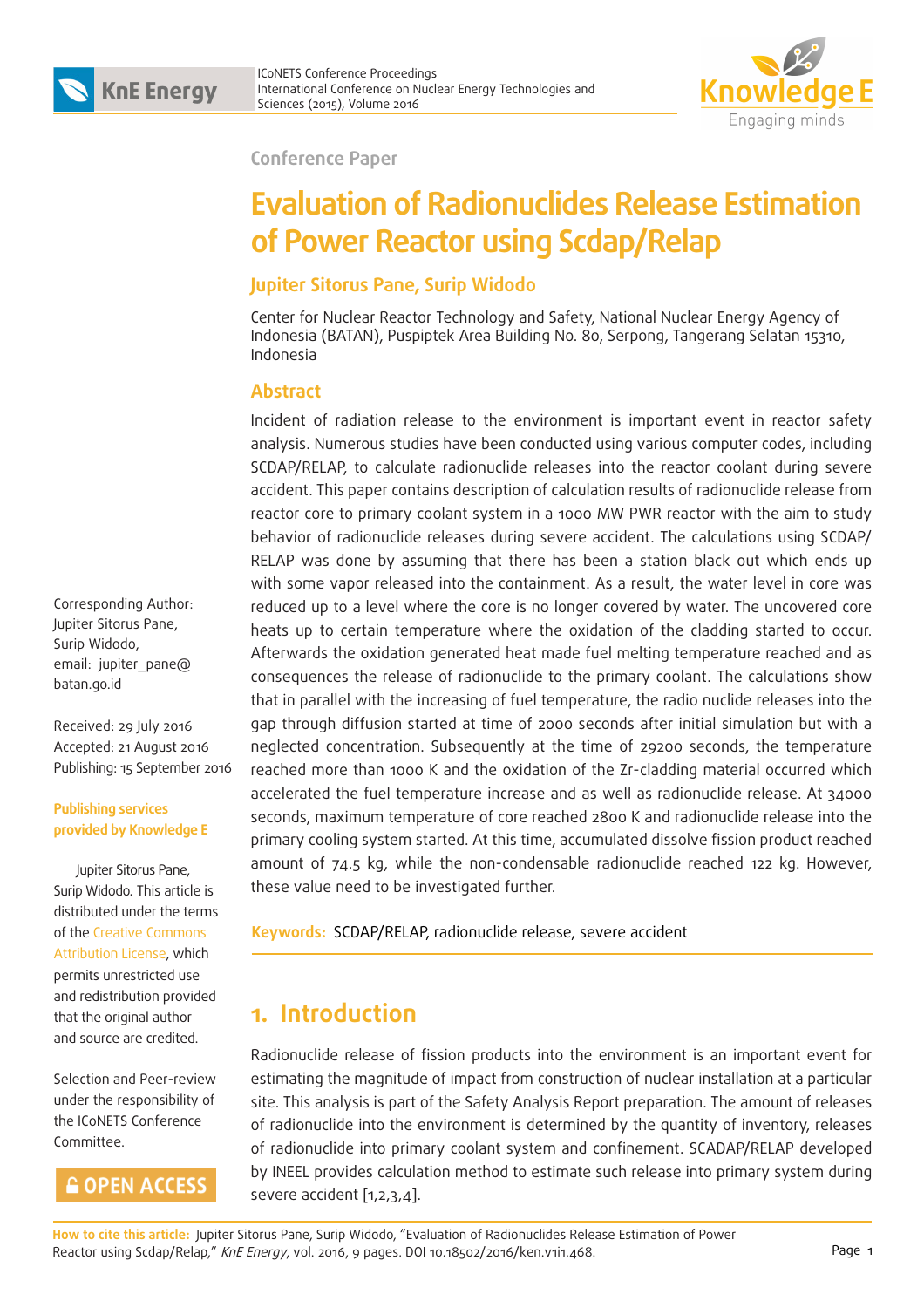Generally, an estimation of radionuclide releases is performed using removable fraction of radionuclide released to containment as described in NUREG 1465 [5,6]. A simple method of source term calculation has also been studied in order to obtain the relationship of radionuclide releases fraction to the temperature of the primary cooling system due to the heat up by residual heat and oxidation of the cladding material Zirconium (Zr) [7,8]. By using the code of SCDAP/RELAP one can study the mechanism of accident starting from reactor shutdown due to outage of electricity supply (Station Blackout), the increase of coolant and fuel temperature, cladding oxidation as well as heat up acceleration until the melting of fuel. As a consequences, the release of radionuclide into the gap between fuel matrix and cladding and to coolant occurred. The output of the code include fuel fission product inventory, fuel rod gap inventory, release of non-condensable gas to coolant, release of soluble fission product to coolant and fission product transport [9].

In this paper the author would like to describe the results of calculation of radionuclide releases to primary cooling system using SCADAP/RELAP code with the aim to investigate the behavior of radionuclide releases during severe accident conditions and to evaluate the capacity of SCDAP/RELAP in doing such calculation. As a case study, the author uses1000 MW Surry PWR as the Power Reactor model.

The evaluation of radionuclide release was done by assuming that there was a station blackout at the PWR Surry and the reactor was immediately shutdown and all active safety systems failed to operate. Due to residual heat in the core, the temperature of primary coolant increased as well as its pressure. The power operated relief valve (PORV) in the Pressurizer (PZR) was set for nominal operation at 2335 psig and at 2385 psig for high pressure trip and at 2485 psig for safety valve [10]. The fluctuation of the pressure in primary system made the PORV open and close and as a result the steam generated in the primary cooling system released. This led to emptying the Pressurizer Vessel as well as the Core Vessel and called as loss of coolant [11]. This loss of coolant caused the increase of fuel temperature up to its melting point so that radionuclide could release.

An evaluation using SCDAP/RELAP to estimate inventory fission product and releases of radionuclide into the gap and primary cooling system has been performed by using an experimental device namely BOIL-OFF and by applying simple nodalization [12]. Indeed, the fuel core was modeled as one component and one node. In this analysis, the suitability of the calculation result using SCDAP/RELAP, by comparing to FASTGRASS or PARAGRASS and ORIGEN II, has been proven. However, study on source term calculation upon RINGHALS 2 PWR using SCDAP/RELAP shows an inconsistent result where calculation of the accumulated long term non-condensable radionuclide release to the coolant have huge different compared to the transport routine [13]. Therefore, in addition to evaluate the radionuclide release behavior, this study also identifies the capability of SCDAP/RELAP code in estimating radionuclide release to the coolant.

## **2. Theory**

#### **Accident Mechanism**

In the event of Station Blackout i.e. outside power supply outages totally, the entire reactor safety function does not work completely. Although the reactor in a shutdown state as a result of reactor safety protection respond to an accident, the reactor coolant still receives heat from the fuel heat residual that causes the coolant temperature rise even reaching the melting point of the fuel if no further action taken to stop the heating. Measures to prevent the continuation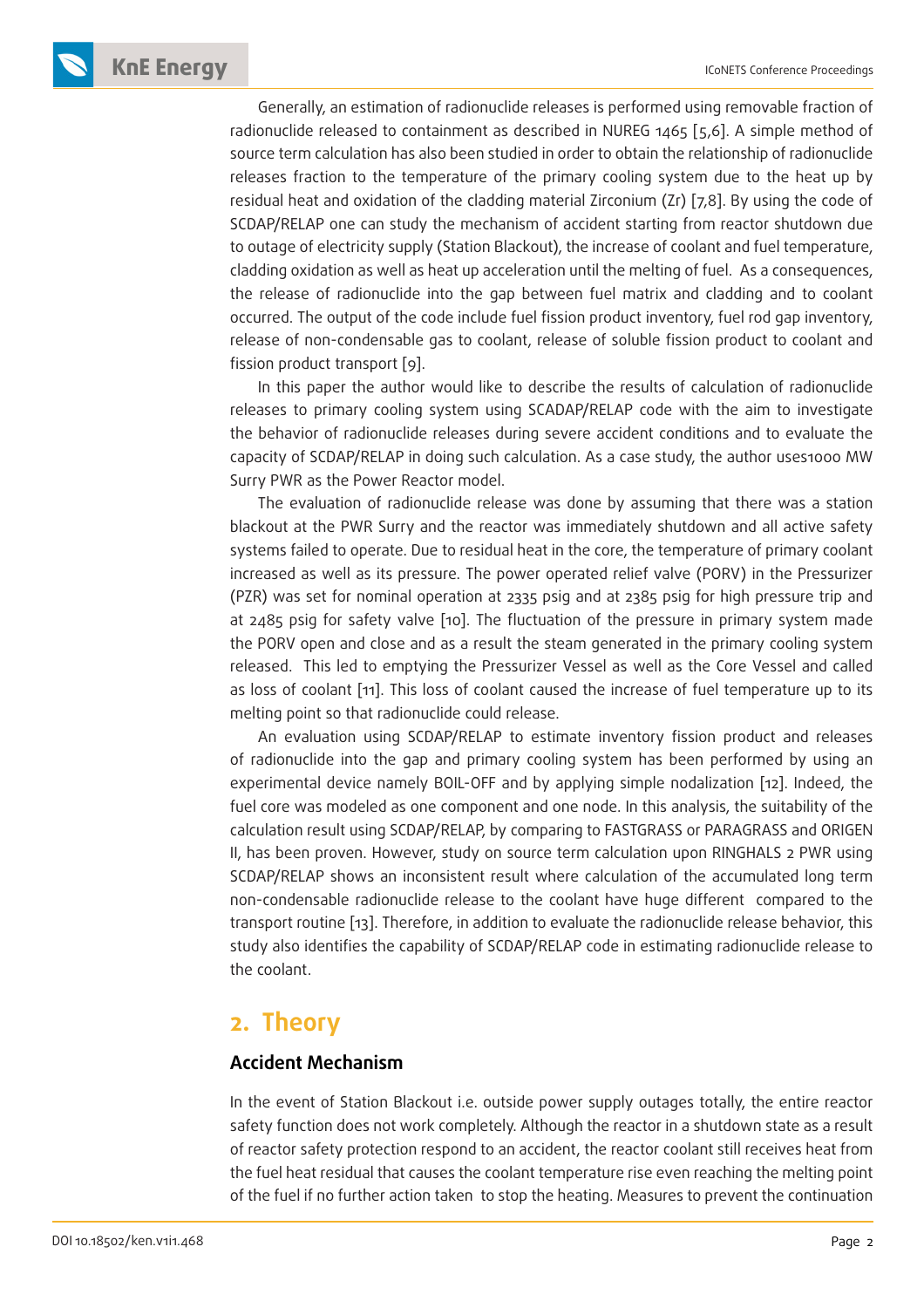of the incidents to a more severe level referred to as the act of managing accidents or also called accident management. The increase in temperature and pressure in the primary coolant can cause the increase of pressure in PORV valve that can activate PORV valve to open. In contrast, the opening of the PORV valve causes the decreaseof primary pressure up to a certain pressure limit that brings PORV back to close. These conditions, opening and closing the valve, caused the decreasing of coolant in the vessel and eventually can cause the fuel become uncovered. This condition triggers the increasing of heating up of the primary system even reaching the temperatures above 1000 K, which causes oxidation of the cladding material Zirconium (Zr). This oxidation will produce hydrogen and heat. An accumulation of residual heat and additional oxidation heat will accelerate the fuel temperature increases even it could reach the melting point of the fuel. In a solid material like fuel and cladding, the higher the temperature the faster the diffusion occurs.

#### **Diffusion of Fission Products**

In general, the fission products created in the fuel element matrix diffused in the fuel matrix through diffusion model. Especially for Xenon, Krypton, Cesium, Iodine and Tellurium the mathematical model was shown in a diffusion equation as follows [14].

$$
\frac{\partial C_y}{\partial t} = \frac{1}{r^2} \frac{\partial}{\partial r} \left[ D_y r \frac{\partial C_y}{\partial r} + K_y \left| \frac{\partial C_y}{\partial t} - \frac{1}{r^2} \frac{\partial}{\partial r} \left[ D_y r \frac{\partial C_y}{\partial r} + K_y \right] \right] \right] \tag{1}
$$

With,

 $\mathcal{C}_g$  = concentration of fission product gases (fission / m3)

 $\mathcal{D}_g$  = diffusion coefficient of atoms

 $\mathcal{K}_{g}^{}$ = atom production rate

 $r =$  radius of the fuel (m)

For less volatile fission products, the radionuclide release is modeled using CORSOR-M model. In this model the assumed rate of release at the spots for each species is formulated as [15]:

$$
FP = FFP \bullet (1 - e^{-FEG((DTINE))})
$$
 (2)

with,

 $FFP$  = mass of the species present on the stain at the beginning of time step (Kg) FRC = coefficient release rate

FRC value calculated by the Arrhenius equation:

$$
FRC = KO(I) * e^{(\frac{-1/C_1}{1.607 \times 10^{-3} \text{V}})} \tag{3}
$$

with,

KO (I) and Q (I) = constant release of the species with the values in Tabel 1 [15].

#### **Transfer of Radionuclide of Fission Products to the Fuel and Cladding Gap**

Diffusion of fission products move towards the edge of the fuel and gap. Rate and magnitude of movement is strongly influenced by temperature, oxidation, interaction with components of the cladding and the structure of burn-up, fuel type and morphology. Fission product gases released from the fuel is assumed to reach the surface of the fuel with migration successively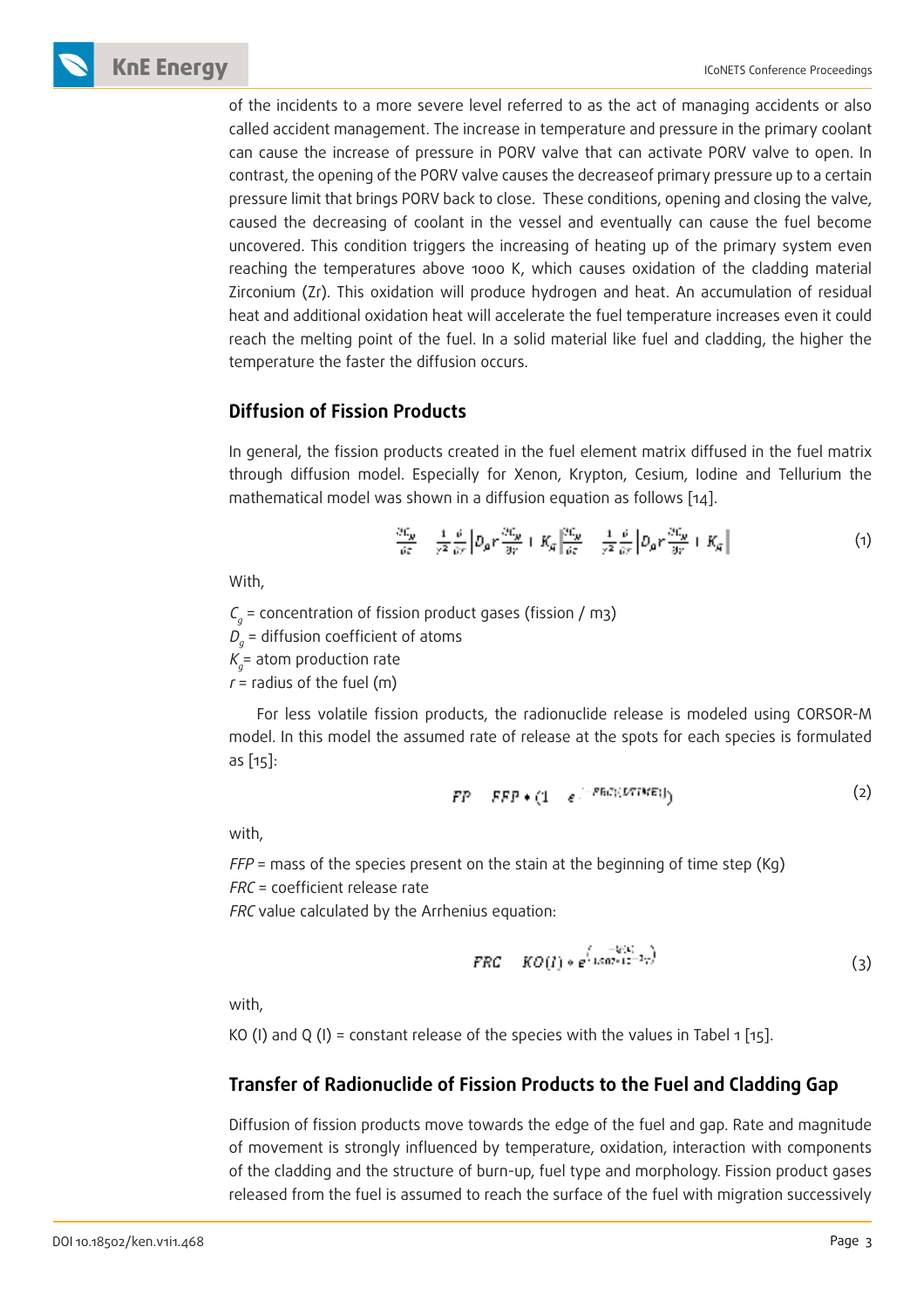

from the surface of the particle (grain face) to the particle surface and ends at the edge of the particle. This model can be applied to gases derived from fission, bubble nucleation and resolution, migration of bubbles, bubble coalescence, gas bubbles and the formation of the channel on the surface of the particle (grain face), interlinked porosity on grain edges, grain boundary micro cracking and grain growth and grain boundary sweeping.

| <b>Species</b>  | $KO(min^{-1})$ | Q(kcal/mol) |  |
|-----------------|----------------|-------------|--|
| UO <sub>2</sub> | 1,46E7         | 143,1       |  |
| Zг              | 2,67E8         | 188,2       |  |
| Sn(clad)        | $5,95E_3$      | 70.8        |  |
| Fe              | 2,94E4         | 87          |  |
| Ru              | 1,62 E6        | 152,8       |  |
| Zr(clad)        | 8,55E4         | 139,5       |  |
| Ba              | 2,95E5         | 100,2       |  |
| <b>Sr</b>       | 4,40 E5        | 117,0       |  |
| Te              | 2,00E5         | 63,8        |  |
| Ag              | 7,90E3         | 61,4        |  |
| $Cs*$           | 2,00E5         | 63,8        |  |
| l*              | 2,00E5         | 63,9        |  |

TABLE 1: Value KO(I) and Q(I).

## **3. Methodology**

The study begins with developing nodalization of core and primary system of 1,000 MW PWR reactor Surry, develop programs and inputs in accordance with the conditions and parameters of the reactor, analyze and evaluate the results of the calculation of the maximum temperature of the core and the estimated fission products in accordance with the development of the maximum temperature of the core. Table 2 shows the relevant data in the simulation calculations of Surry PWR radionuclide releases.

| Parameters                          | Value                       |
|-------------------------------------|-----------------------------|
| Power (MW)                          | 2443                        |
| Pressure (MPa)                      | 14,7                        |
| Operation Temperature (K)           | 500                         |
| Fuel element configuration          | 157 (15 X 15)               |
| Active fuel element height (m)      | 3,66                        |
| Accumulated borated water mass (kg) | 29100 (at $T = 322 K$ )     |
| Accumulator initial pressure (MPa)  | 4,24                        |
| Fuel rod number                     | 240                         |
| Fuel pellet stack length (m)        | 3,6576                      |
| Control rod                         | 21                          |
| Fuel pellet stack (m)               | 4.634                       |
| Inconnel spacer grid location       | 0,0; 1,46; 1.83; 2,19; 2,93 |

Table 2: Data Related to Surry PWR in Simulation SBO.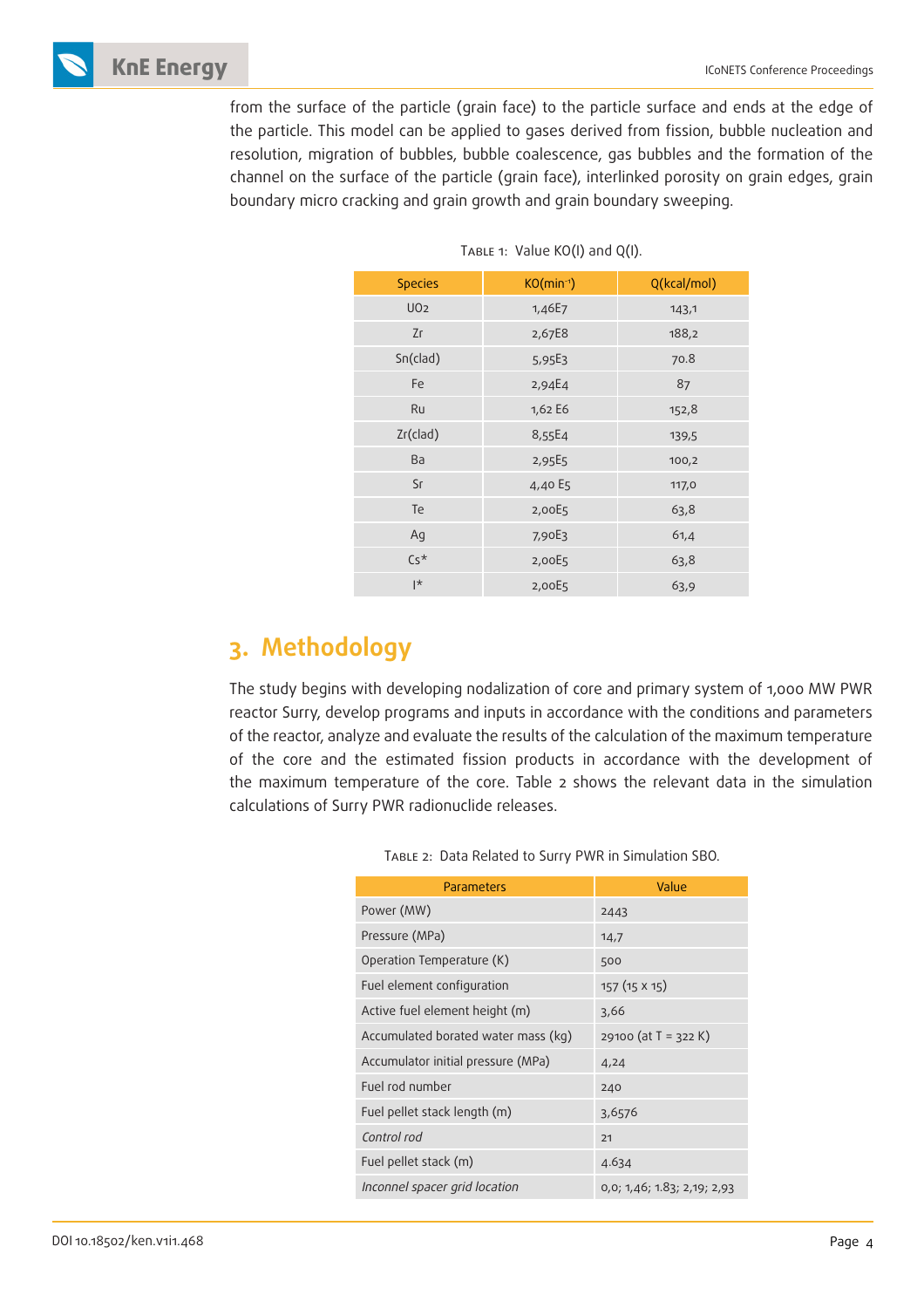Since the object of this study is similar to previous studies [11, 12] then nodalization, parameters value and the program calculation is also the same but with different subject. The previous studies dealt with performance of the primary system evaluation of Surry PWR but now dealt with radionuclide releases of fission product.

Nodalization of core was figure out by dividing the fuel into 5 components named component number 1, 3, 5, 7 and 9and controls into 5 component named component number 2, 4, 6, 8, 10. Each component is divided into 10 nodes. Component 1, 3, 5, 7 and 9, each consist of 1020, 4080, 7344, 12240, 7334 rod. For the simulation, it is assumed that there has been failure on PORV valve during station black out accident. The system shutdown 100 seconds after the accident that make power decrease until 10% power.

## **4. Results and Discussion**

#### **The Increase in Fuel Temperature**

In this simulation, the station black out accident assumed to be occurred. The reactor was shut down at 100 second after the accident so that the power reduced up to 10% from the full power. This residual heat could be accumulated reaching a very high fuel temperature if no additional cooling system operated. Figure 1 shows the increase in the maximum fuel temperature in the reactor core.



Figure 1: The maximum temperature rise of 1,000 MW reactor core.

The increase of temperature became significant starting from a few seconds to the 27200 second where the core became uncovered by the cooling and the fuel temperature reached 722 K. In parallel with the declining water levels in the core, the fuel temperature continues to rise until it reaches the temperatures above 1000 K in the second of 29200. At this temperature, Zr fuel cladding oxidation started to occur.

#### **The Mechanism of Oxidation of the Cladding**

Oxidationbetween vapor and Zr cladding material at temperature of 1000 K would generate heat and hydrogen gas as shown in Figure 2 and Figure 3. In these both pictures, the amount of hydrogen and heat rise due to oxidation events. The heat generated by this oxidation is accelerating fuel temperature where at the second of 34400 the fuel temperature reaches 2768 K. At this point, the heat coming from the oxidation begins to decline but still give heat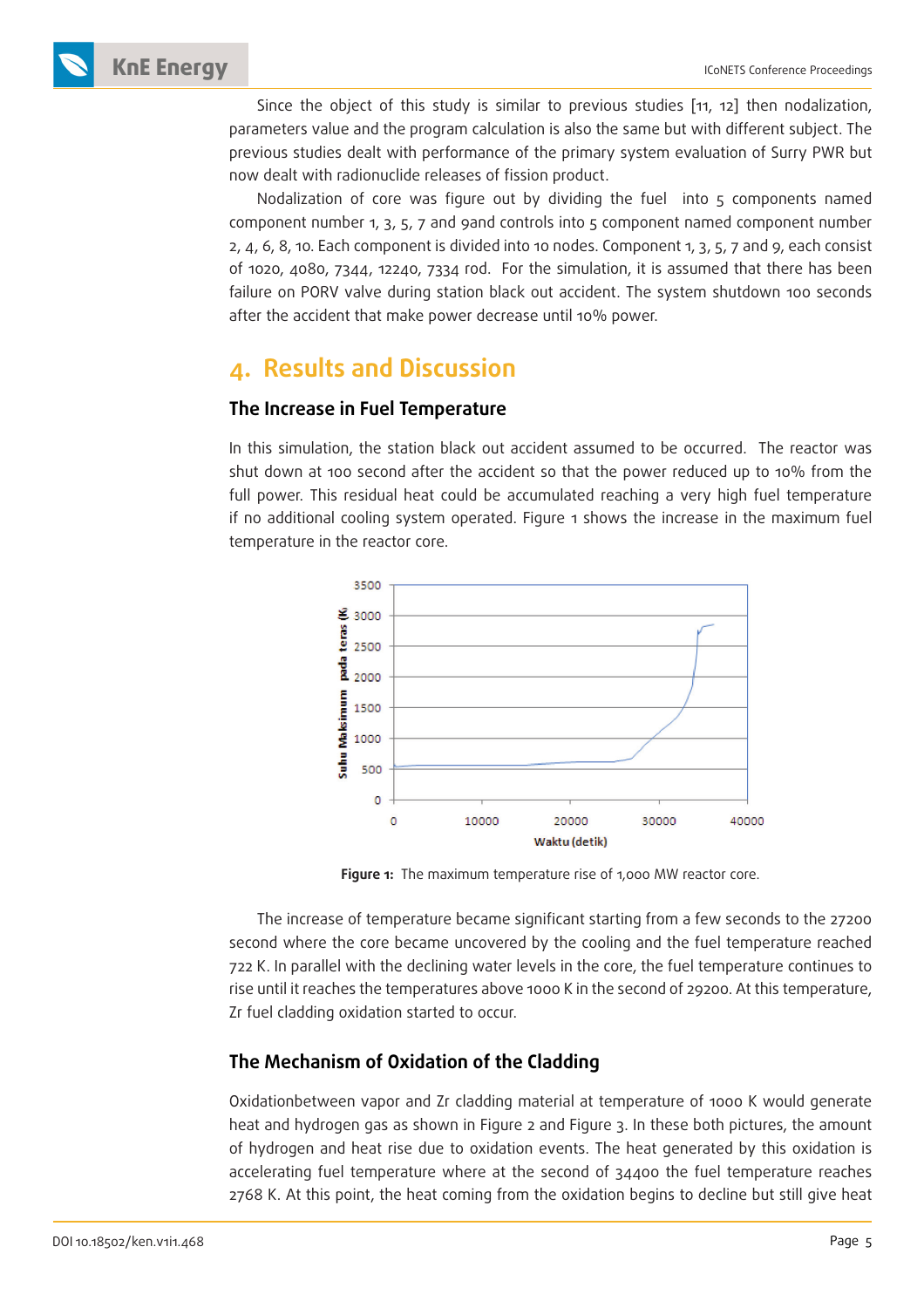accumulation and the maximum temperature of the fuel keep rising to 2868 K. With this temperature the fuel reach its melting pointl. At this temperature SCDAP /RELAP can no longer continue the calculation.



**Figure 2:** The rate of hydrogen formation during oxidation.



**Figure 3:** The heat generated during the production of Hydrogen.

#### **Inventory of Fission Products**

The fission products were formed during the fission process. Number of fission products is strongly determined by its previous reactor operating history. The code of SCDAP/RELAP provide the inventory of the core based on its operating history. Table 3 shows the fission product inventory at the nodes and components 1, 3, 5, 7 and 9 of PWR 1000 MW fuel core in the form of gas (Xe, Kr) and volatile (Cs, I, Te) with a history of being operated with a power density 3.6138e8 W / m3 within 5.9205E+7 seconds.

#### **Release of Radionuclide and Core Damage**

The inventory generated in the fuel matrix diffused with the increase of fuel temperature. From the simulation results it was detected that the diffusion output is visible from the second of 2000 with a very small of amount, for example at component 1 the diffusion of radionuclide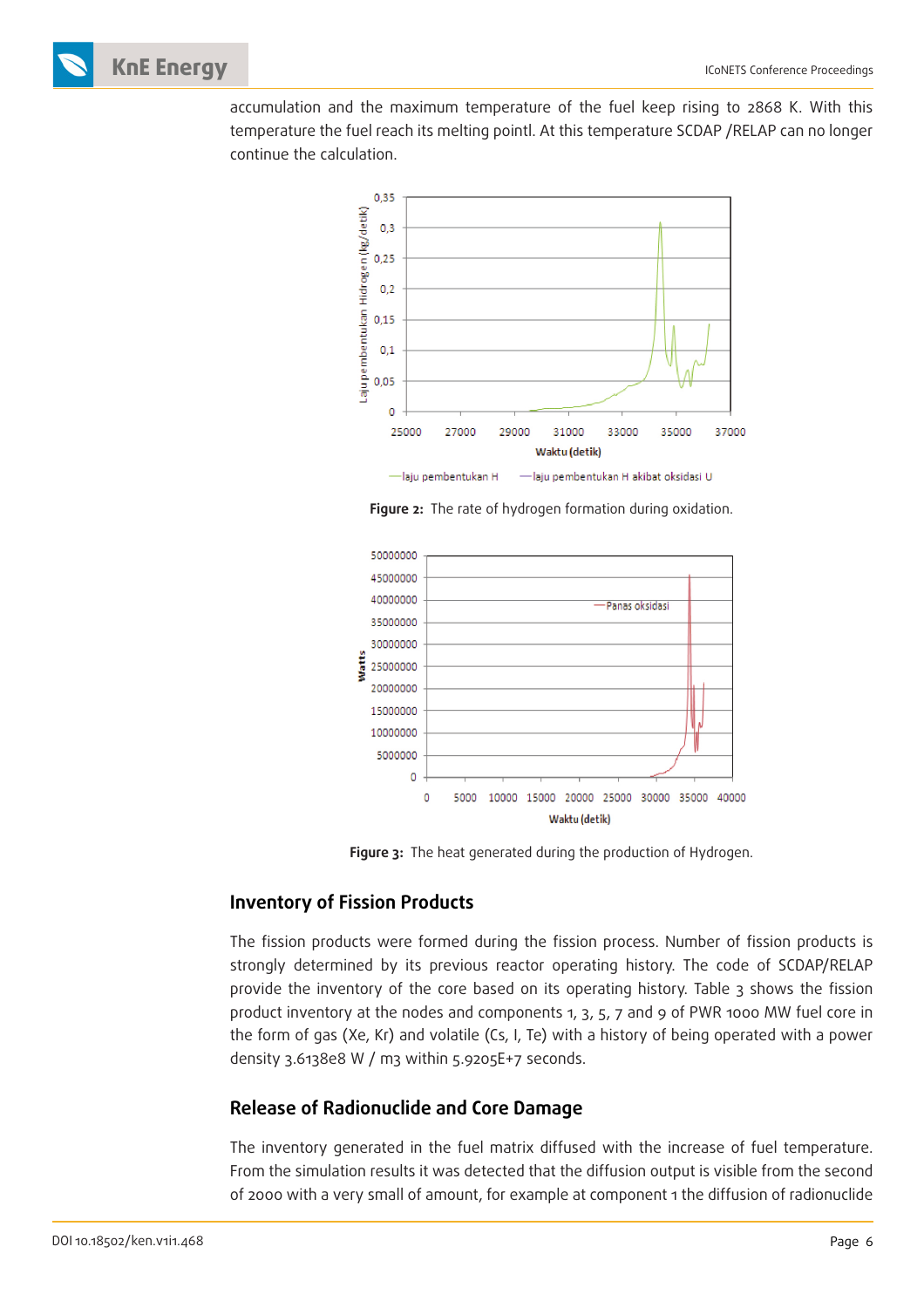

to the gap was about 1.79 E-18 kg and therefore it cannot be detected. This number will always be the same until it reached the seconds of 32000 in where the temperature reached the value of 1356 K. Indeed, the number of radionuclide in gap approaching 3.1 E-09 Kg.

| <b>Node</b>    | Xe<br>(kg)   | Кr<br>(kg) | Cs.<br>(kg) | (kg)       | <b>Te</b><br>(kg) |
|----------------|--------------|------------|-------------|------------|-------------------|
| 1              | 5.9450E-04   | 6.6958E-05 | 3.4416E-04  | 2.3987E-05 | 5.5231E-05        |
| $\overline{2}$ | $8.1511E-04$ | 9.1805E-05 | 4.7187E-04  | 3.2888E-05 | 7.5727E-05        |
| 3              | 1.0731E-03   | 1.2086E-04 | 6.2123E-04  | 4.3298E-05 | 9.9695E-05        |
| $\overline{4}$ | 1.0651E-03   | 1.1996E-04 | 6.1660E-04  | 4.2975E-05 | 9.8953E-05        |
| 5              | 1.0348E-03   | 1.1655E-04 | 5.9905E-04  | 4.1751E-05 | 9.6135E-05        |
| 6              | 1.0186E-03   | 1.1472E-04 | 5.8965E-04  | 4.1097E-05 | 9.4628E-05        |
| $\overline{7}$ | 1.0140E-03   | 1.1421E-04 | 5.8702E-04  | 4.0913E-05 | 9.4205E-05        |
| 8              | 1.0116E-03   | 1.1393E-04 | 5.8561E-04  | 4.0815E-05 | 9.3980E-05        |
| 9              | 9.8024E-04   | 1.1040E-04 | 5.6747E-04  | 3.9551E-05 | 9.1068E-05        |
| 10             | 7.9064E-04   | 8.9049E-05 | 4.5771E-04  | 3.1901E-05 | 7.3453E-05        |

Table 3: Inventory of gas and volatile fission products.



**Figure 4:** Removable radionuclide into fuel and cladding gap in component 1.

By increasing the temperature up to 2112 K in the second of 34000 then radionuclide not just stay in the gap but also escape to the coolant. In the second of 36200 in where temperatures reaching 2868 K, radionuclide material that reached gap will entirely migrate to cooling system with Xe and Kr are around 122 kg and CsI and CsOH of 74.5 Kg. In these conditions most of the cladding material has melted [16]. In the chart, the release of radionuclide to the cooling can be described as in Figure 5. However these numbers are out of the expected number where the values are much more than the total inventory product in gap. This condition was also identified in during performing source term calculation for RINGHALS 2 PWR [13]. This fact needs to be studied further. It is hypothesized that the problem arise due to the accumulated error of calculation, not because of the model. The longer the time, the bigger the deviations.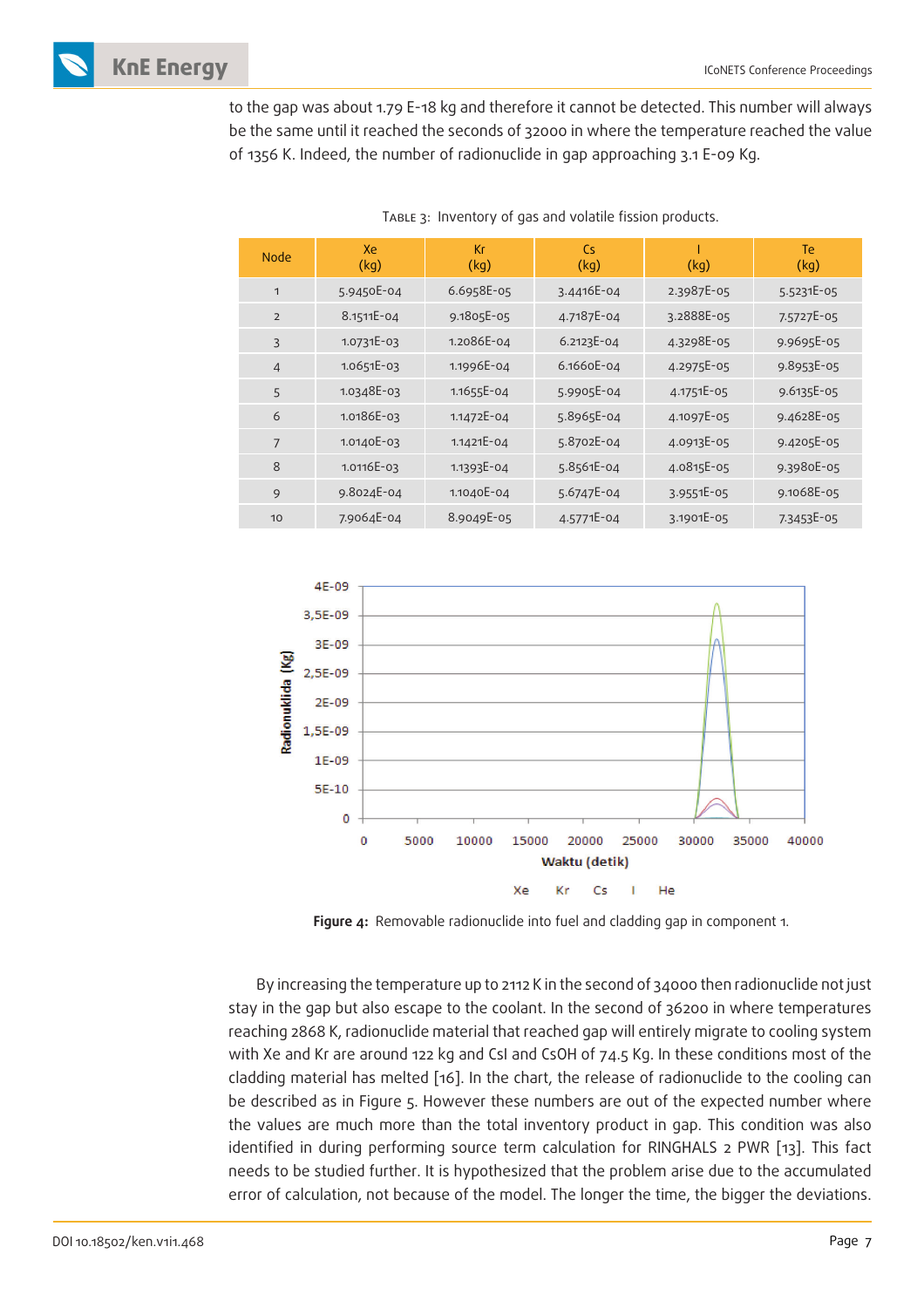Nevertheless, from this analysis, it can be summarized that releases of radionuclide to the cooling depend on the size of the initial inventory from the beginning of reactor operation, type of accident, time and temperature since the accident occurred. The release of radionuclide can be stopped when the reactor can be controlled before the temperature reaches the melting temperature of the fuel cladding by equipping reactor with its protection system. Therefore, this computer code is very useful for accident managements analysis.



Figure 5: Radionuclide release to the primary coolant of 1000 MW reactor.

## **5. Conclusion**

The behavior of radionuclide release of 1000 MW during severe accident highly depend on initial inventory of the core and heat up process during the period of accident. The radionuclide releases into the gap and proceed into the primary cooling system begins when the temperature has reached above 1356 K i.e. after the oxidation of Zr cladding material and hydrogen production occurred. The increase of radionuclide was rocketed when most of the cladding material melts. This release phenomenon can be used as a reference in designing a reactor accident management system of 1000 MW to mitigate releases of radionuclide into the coolant.

Further study to develop SCDAP/RELAP code capability need to be performed since the calculation result of radionuclide release to the primary cooling system of non condensable species are not as expected. It is hypothesized that the problem arise due to the accumulated error of calculation, not because of the model.

## **References**

- [1] MEHBOOB, K., XINRONG, C., Source Term Evaluation Of Two Loop PWR Under Hypothetical Severe Accidents" Annals of Nuclear Energy, Volume 50, December 2012, Pages 271-284
- [2] KIM, S. G., GYUNO, Y, and SEONG, P. H., Prediction Of Severe Accident Occurrence Time Using Support Vector Machines, Science Direct, Journal Elsevier, Nuclear Engineering and Technology, 2015.